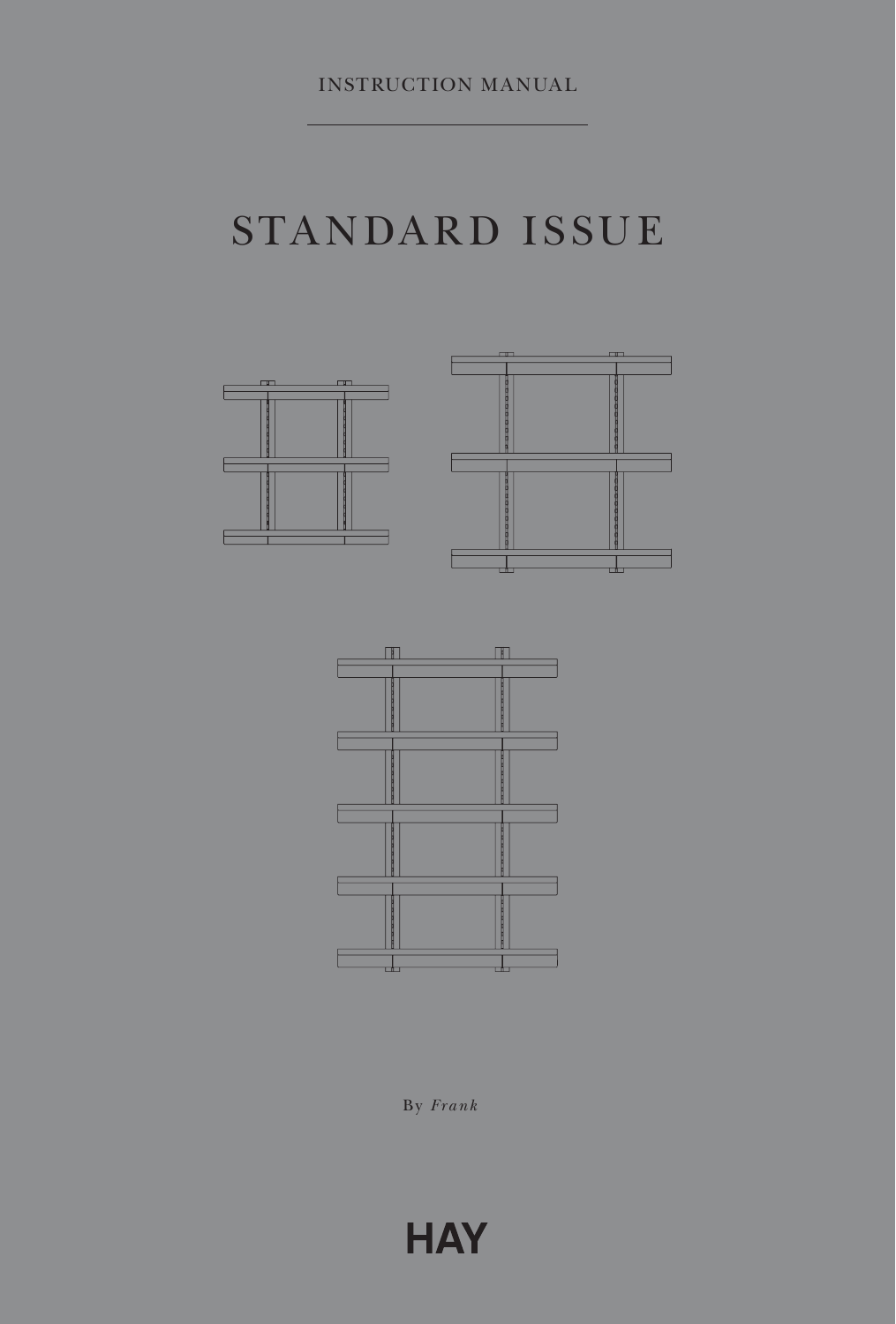Inspired by the raw functionality of commercial steel shelving solutions, Standard Issue goes back to basics intent on exposing the beauty in the bare essence of an object. The uncluttered form has been reinterpreted with a sharper silhouette and renewed sense of scale, while retaining its function and strength. Crafted in powder coated steel, this versatile shelving system is designed to be used in both commercial and domestic environments and can be mounted in smaller groups or floor to ceiling constellations.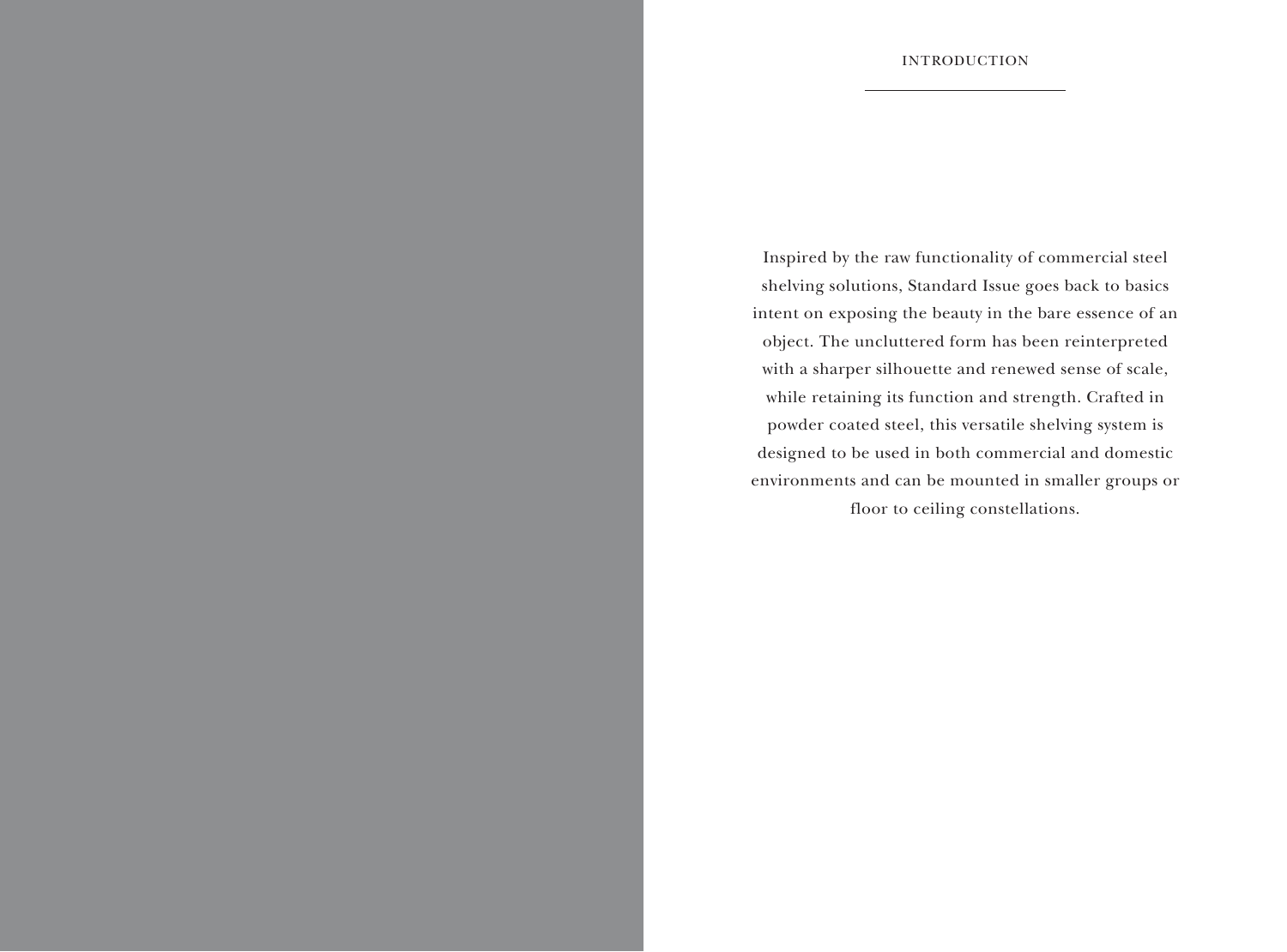### CARE AND MAINTENANCE PARTS

### CAUTION

Make sure to check what kind of wall you are mounting your Standard Issue onto. The supplied mounting fixings are designed for use on brick/ concrete walls. Use different rawl plugs if mounting onto other kinds of materials.

Be careful not to scratch or damage the surface when mounting/ dismounting the shelves.

Please note the max. weight is 15 kg per shelf, which is related to the strength of the wall fixings.

#### POWDER COATED STEEL

• Wipe with a clean cloth wrung in water or in a solution of water and a neutral detergent. Remove soap residue immediately using a clean, dry cloth.

• Avoid using scouring cream or scouring pads, as they may scratch the surface.

• White spirit (mineral spirit) can be used to carefully remove stains from chromed surfaces.



 $\begin{bmatrix} 0 \\ 0 \end{bmatrix}$ 

A x 3 (90x90,120x120) A x 5 (180x120)

B x 2





C x 4 (90x90,120x120) C x 6 (180x120)

D x 4 (90x90,120x120) D x 6 (180x120)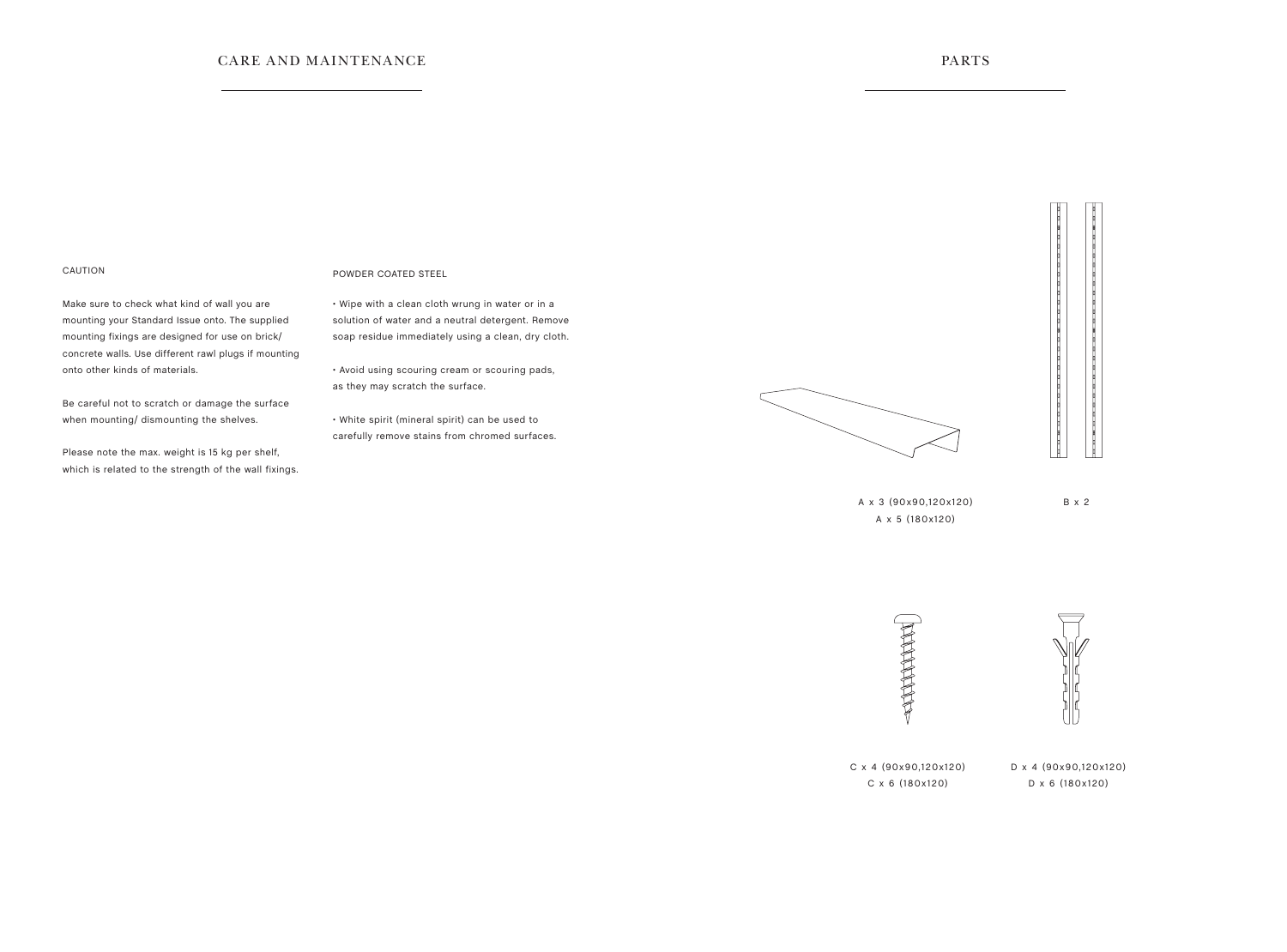Make sure to check what type of wall you are mounting your Standard Issue onto. The supplied mounting fixings are designed for use on brick/concrete walls. Use different rawl plugs if mounting onto other kinds of materials.

### **!** 1. Depending on the size of your Standard Issue, the placement of the holes will vary. Please refer to the illustration below when marking and drilling the holes.





lo

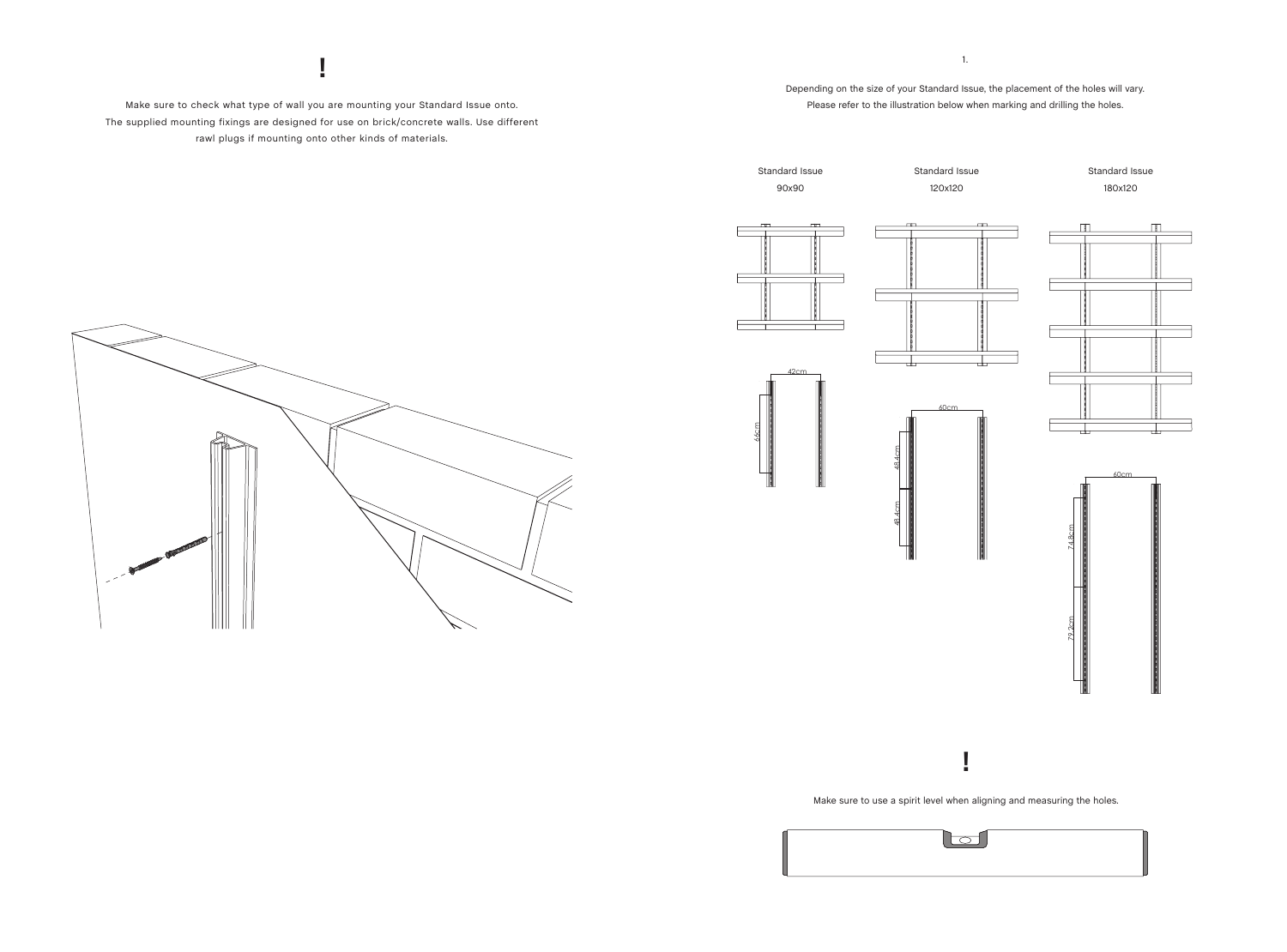



3.

Drill a hole in the wall using Ø6 drill.

4.

Firmly push the rawl plug D into the hole, making sure that it goes all the way in.



Use the supplied screws C and a screwdriver to secure them in the wall.

 $\bigodot$ **PARTICIPATE** 



**!**

Make sure to leave 1-2 cm of the screws exposed

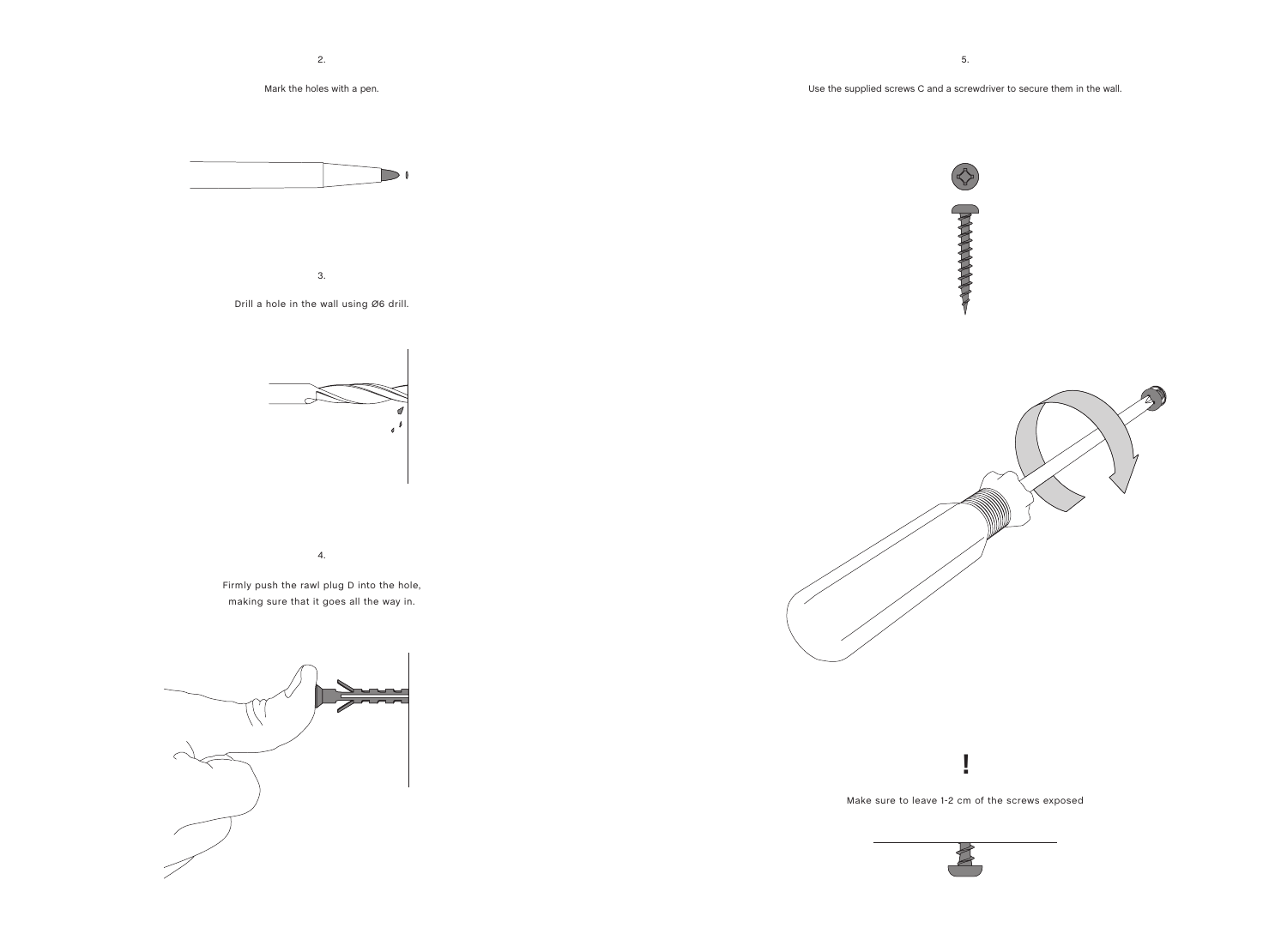Align the bar with the screws and mount it to the walls, letting the key holes slide down over the screws. Tighten the screws completely.

血热

Please note that the powder coating is delicate, so be careful when mounting/dismounting the beams A in order to avoid damaging the surface.

**!**



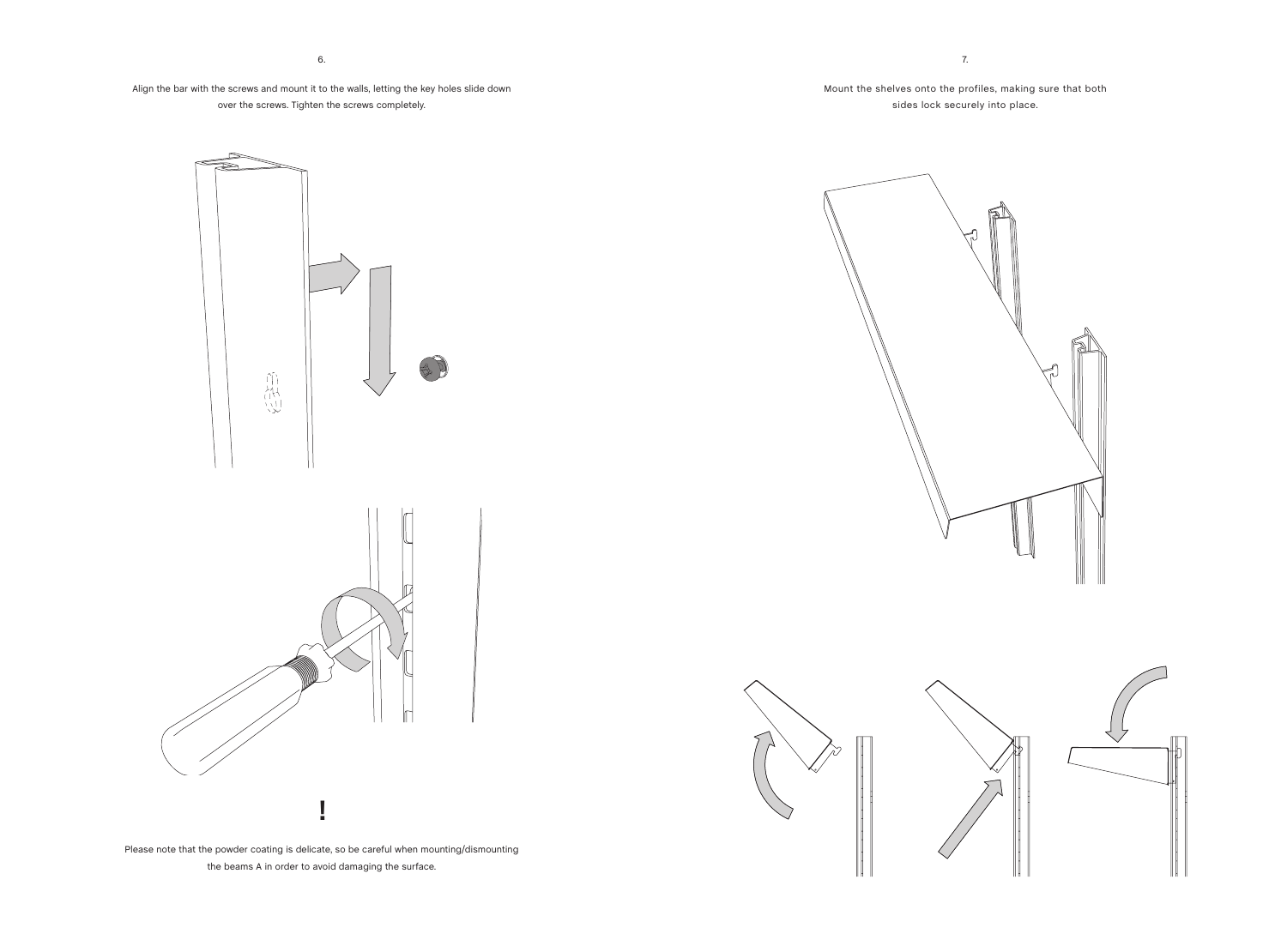

## **!**

Please note the max. weight is 15 kg per shelf, which is related to the strength of the wall fixings.